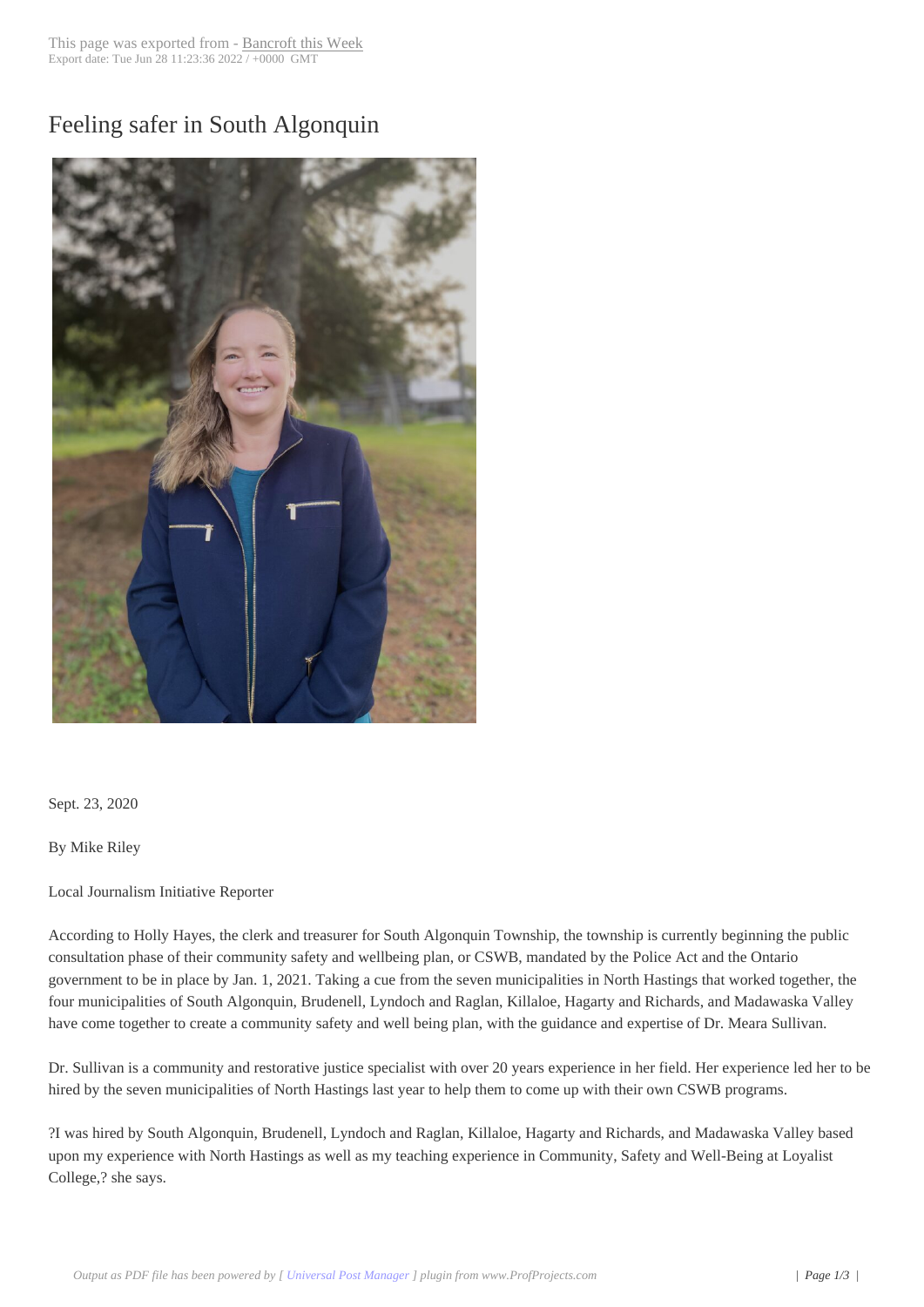This lecture at Loyalist Colleg[e is a CSWB plannin](http://www.bancroftthisweek.com/?p=10960)g course to teach clerks and CAOs the fundamentals of CSWB and how to plan their own programs for their municipalities.

Hayes acknowledges that Dr. Sullivan has been really good at helping South Algonquin and the other municipalities through the whole process.

?One of the things she has really emphasized is that we really need to keep asking people about these surveys, so we don't just put it out and leave it for two months and expect everyone to get back to us. So, she's been really good at implementing lessons learned [from her time helping the North Hastings' municipalities with their CSWB], and things that really worked well for them or wording or that sort of thing. We've really benefited and had the luxury of that information,? she says.

The Community Safety and Well Being Program was mandated by the Police Services Act and the province of Ontario's Bill 68, the Safer Ontario Act. This mandate requires municipalities to come up with a multi-sectional advisory committee composed of a number of cross-cultural partners, including police services, local service providers of physical and mental health care, education, community and social services and children and youth services. This committee, with a multitude of societal perspectives, will invariably come up with a cohesive CSWB and a successful plan moving forward.

Hayes says that back in March, 2020, they held a service provider/stakeholder meeting at the Madawaska Valley council chambers, with as many service providers in attendance as possible.

?We had a conversation about where the duplication was and all that, and did a survey back then, and we've taken that information and analyzed it. Now the next step is to get out and get input from the public,? she says.

All Ontario municipalities must have a CSWB in place by Jan. 1, 2021. However, due to COVID-19 and the setbacks that municipal governments have undergone as a result, that deadline has been extended to July 1, 2021.

The coordinating committee for the CSWB includes Holly Hayes, clerk and treasurer from South Algonquin Township, Gwen Dombroski, deputy clerk from Madawaska Valley, Tammy Gorgerat, deputy clerk/treasurer from Killaloe Hagarty and Richards, Suzanne Klatt, clerk and treasurer from Madawaska Valley, Michelle Mantifel, clerk and treasurer from Brudenell, Lyndoch and Raglan and Susan Sheridan clerk and treasurer from Killaloe, Hagarty and Richards. Dr. Meara Sullivan is, of course, the CSWB coordinator.

?Because of the COVID-19 pandemic, in March we suspended our planning for several months so the municipalities could focus on the immediate needs of the pandemic. And so, we're really just getting back into it now, and that's exciting because we're beginning the second phase of planning which is all about the community consultation,? she says.

Sullivan says that they are just in the process of finalizing a community consultation survey, which will be available online and in paper format, and will run for about two months.

?After public consultations, data will be analyzed and at that point we'll consider what further consultation, focus groups or town halls that would happen,? she says.

Sullivan is glad that the provincial government extended the deadline to submit the CSWB until July 1 from January 1 of next year, considering that the municipalities she's working with suspended the planning process for a few months and so much of the future is uncertain at this time. She says that even with the extension, the push is still on to get the CSWB ready and done, as there is a lot to accomplish.

?We've established a coordinating committee and an advisory committee. We've surveyed local service providers on assets, areas of risk, vulnerable populations, and now we're just about to begin the consulting process,? she says. ?That's going to be really exciting, gathering information from area residents and then we have the analysis and the dissemination of all that information.?